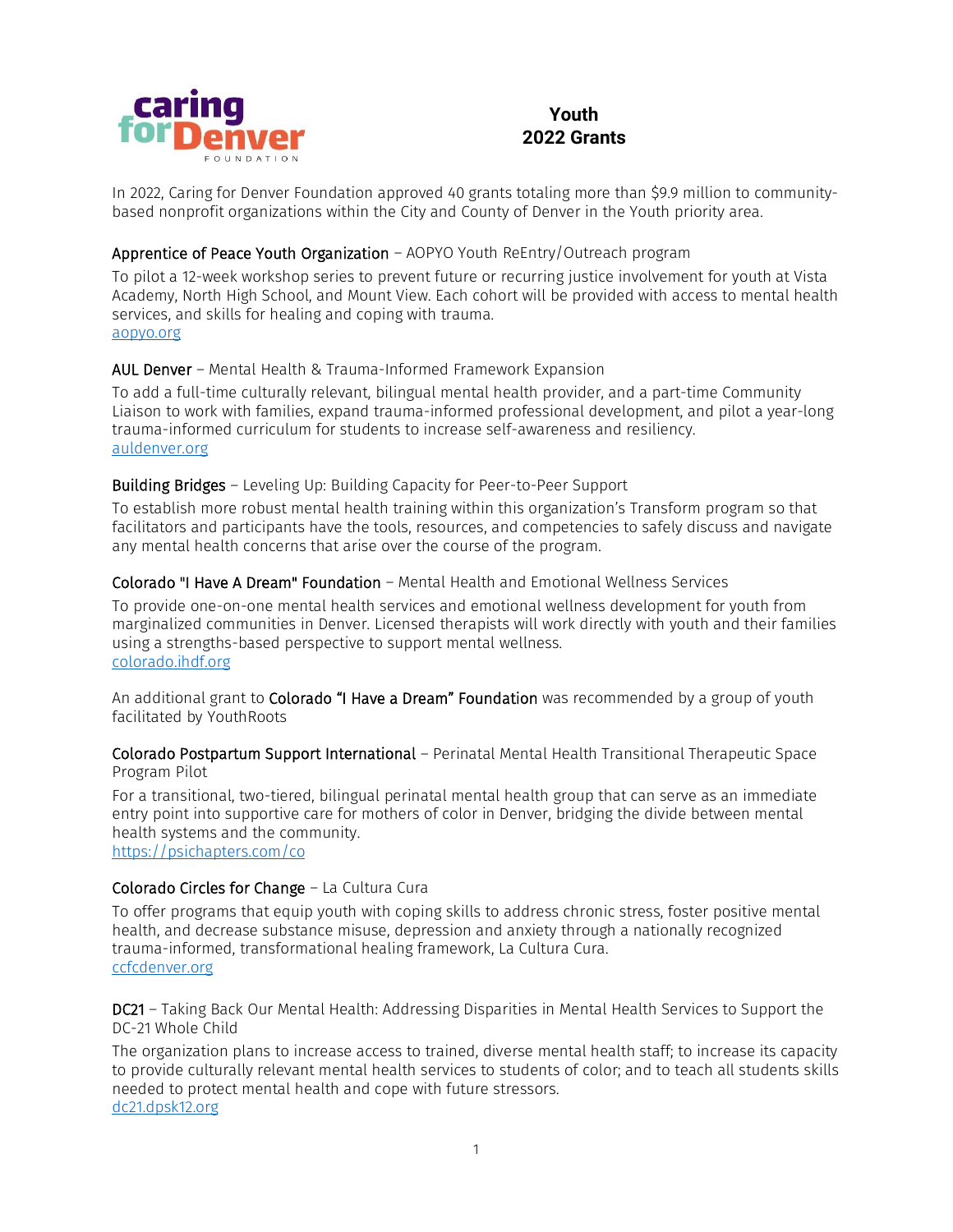### Denver Collaborative Partnership-Savio Management Group – FamilyStrong Expansion

FamilyStrong will provide access to services for mental health and substance misuse to non-system involved Denver youth/families. This will be accomplished through screening, and referring to community-based services. A peer advocate will support engagement efforts and build trust in the processes.

Denver Health Foundation – From Clinic to Community: Applying a healing centered engagement framework to youth mental health needs

Denver Health's school-based health centers (SBHCs) will utilize a healing-centered engagement framework for addressing youth mental health. Denver Health will apply this framework in mental health services provided through the SBHCs and youth-led school/community projects fostering resilience.

[denverhealthfoundation.org](https://denverhealthfoundation.org/)

Denver Public Schools - Student Equity and Opportunity – Therapeutic Service Provision and FACE Intake Specialist

Student mental health services will be expanded by funding two school psychologists or school social workers. Student referrals and case management will be increased by funding an Intake Specialist. 20 staff members will receive training in Trauma-Focused Cognitive Behavioral Therapy. [dpsk12.org](https://www.dpsk12.org/)

#### Elephant Circle – Expecting Chances Youth Peer Support Program

Elephant Circle in partnership with New Legacy Charter will support pregnant/parenting teens navigating substance use and mental health challenges by providing weekly opportunities to engage in reflective practice/check-ins and monthly peer-led socials and support circles incorporating art therapy.

[elephantcircle.net](https://elephantcircle.net/)

### Family Star – Mental Health Equity for Denver's Most Vulnerable Families

Family Star's mental health specialist will provide mental/emotional health screenings for students; mental health consultations; and create individualized plans to support students. Family Star will also lead peer-to-peer support groups for parents to improve their resiliency and mental health. [familystar.net](https://www.familystar.net/)

#### Florence Crittenton Services – Bilingual Therapeutic Support and Services for Teen Families

Florence Crittenton will build sustainable therapeutic supports and services for their Spanish-speaking and bilingual teen families. Services include but are not limited to individual and family counseling, risk assessment, crisis intervention, on-call support, and facilitated group therapy. [flocritco.org](https://flocritco.org/)

#### From the Heart Enterprises – Youth Wellness and Recovery

To offer group and individual supports for youth that will address substance and mental/behavioral health issues. The organization will engage youth and when possible, their families, utilizing key components of HEAT curriculum, Wellness Recovery Action Plan (WRAP) and components of Youth Mental Health First Aid.

[fromtheheartent.com](https://fromtheheartent.com/)

#### Fully Liberated Youth – Mental Health Services for Denver's High-Risk Youth

Fully Liberated Youth (FLY) addresses youth's mental health and trauma, as those are root causes of young peoples' mental health issues that can lead to gang involvement, substance use, and gun violence. FLY's staff is committed to building long-term relationships and healthy structures through support and therapy that identify the root causes of trauma and create transformative and redemptive relationships that empower and support youth FLY serves. [fullyliberatedyouth.org](https://fullyliberatedyouth.org/)

2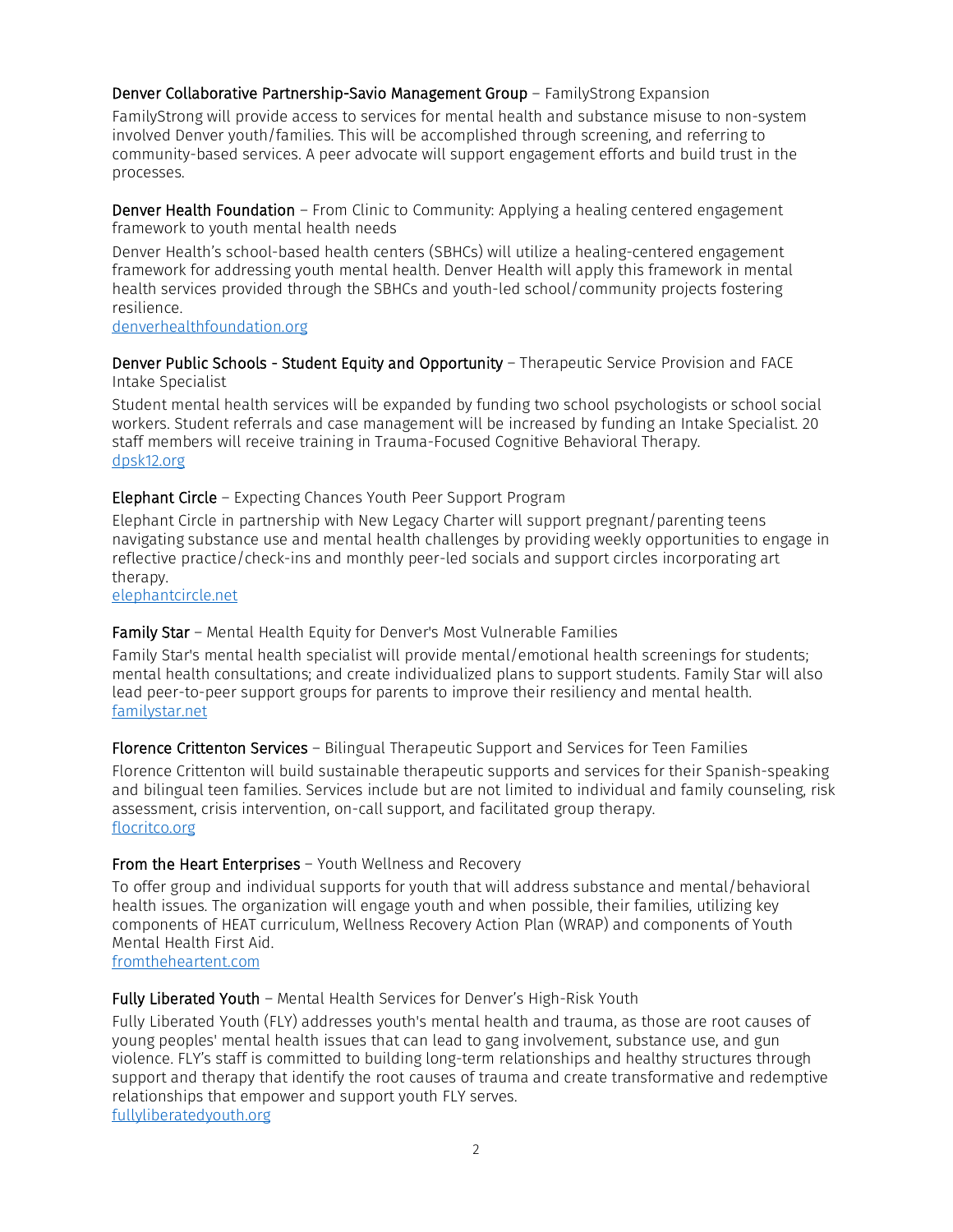Generation Schools Network – Mental Health & Substance Misuse support for Justice Engaged Youth

A community-based collaborative will (1) work alongside Denver youth who are justice-engaged to offer intensive case management, support and mental health/substance misuse counseling, and (2) equip adult advocates with non-clinical mental health training to better support affected youth. generationschools.org

### Greater Denver CARES Mentoring Movement – The Rising Denver

This program is focused on providing school-based, healing-centered culturally relevant programming to empower youth to take control of their own mental health and healing. [https://denvercaresmentoring.org](https://denvercaresmentoring.org/)

Heart & Hand Center – Social Emotional Learning for Youth of Color and Youth from Low-Income Families.

To offer group and individual supports for youth that will address substance and mental/behavioral health issues. The organization will engage youth and when possible, their families, utilizing key components of HEAT curriculum, Wellness Recovery Action Plan (WRAP) and components of Youth Mental Health First Aid.

[heartandhandcenter.org](https://hearthandcenter.org/)

### Homies Unidos Denver – Homies Unidos Denver Expansion Project

This project expands Homies Unidos' gang prevention/intervention programming to include traumainformed therapeutic arts activities that promote connection and wellness of low-income Latino youth. It also focuses on expanding programming into the summer and serving new Denver communities. [homiesunidosdenver.org](https://homiesunidosdenver.org/)

Joy as Resistance - Joy as Resistance will expand its clinical mental health services at Denver Public Schools for LGBTQIA2+ youth.

[joyasresistance.org](https://joyasresistance.org/)

### The Kaleidoscope Project - TKP theRAPy Sessions

The Kaleidoscope Project theRAPy Sessions will provide young artists, who rely on music to cope with life challenges, with the resources and support to develop their artistic skills and connect with mental health professionals

[thekaleidoscopeproject.org](https://thekaleidoscopeproject.org/)

### Lutheran Family Services Rocky Mountains – Trust-Based Relational Intervention

Lutheran Family Services will expand a Trust-Based Relational Intervention® (TBRI®) program to serve foster youth. Foster families will be trained in this intervention designed for children who have experienced relationship-based trauma to guide youth back to their natural development path. [lfsrm.org](https://lfsrm.org/)

### Make A Chess Move - Make a Chess Move

Make a Chess Move (MACM) creates community and utilizes a curriculum that increases positive youth protective factors and reduces youth risk factors. This program funding will expand supports to include on-site mental health and substance misuse resources and trauma-informed coaching. [facebook.com/MACM303](https://facebook.com/MACM303)

### Mile High United Way – Bridging the Gap (BTG)

The Bridging the Gap (BTG) program connects homeless young adults with housing and individualized services that guide them as they transition to independence. The organization will strengthen youth leadership skills and expand mental health services, and ensure staff is equipped to provide ongoing support.

[unitedwaydenver.org](https://unitedwaydenver.org/)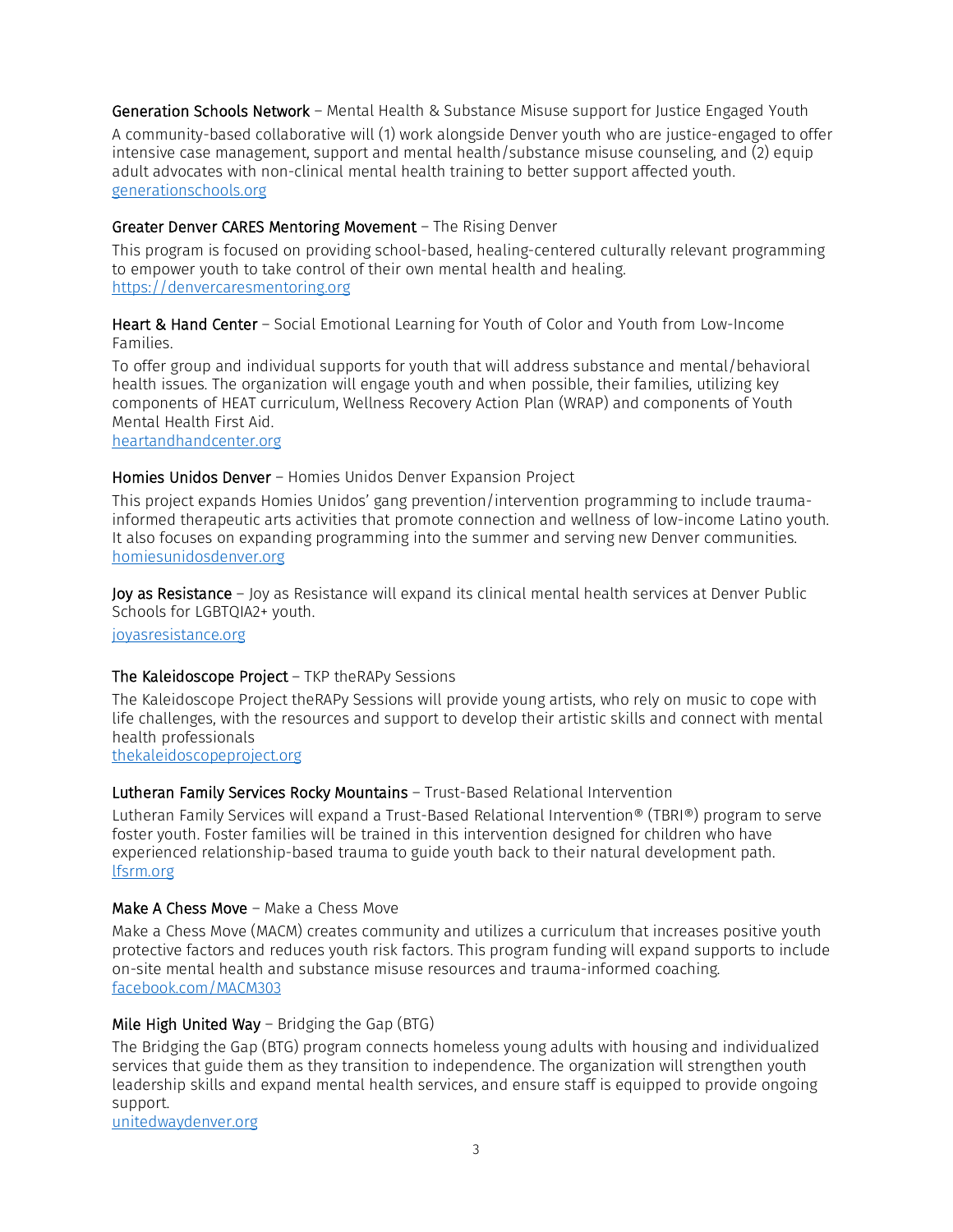### Movement 5280 – Mental Health and Arts for Youth Experiencing Homelessness

Movement 5280 serves homeless youth who have aged out of foster care and other at-risk young people lacking guidance as they transition to adulthood. The proposed project will provide "right now" mental health counseling to these young people and an ongoing arts program. movement5280.org

### Muslim Youth for Positive Impact – MYPI Mental Wellness Program

Muslim Youth for Positive Impact will increase awareness, access, and engagement to culturally relevant mental health & substance misuse supports, resources, training, as well as referrals to in-house clinical and non-clinical services to the Muslim and refugee community. [MYPI.org](https://mypi.org/)

### PlatteForum – ArtLab: Supporting Healthy Minds and Resiliency through Arts-Education

PlatteForum will expand access to mental health and wellness supports for youth interns through ArtLab's trauma-informed, social-emotion arts education. Interns will have access to trusted youthadult partnerships, case management, and clinical services during their time at ArtLab. [platteforum.org](https://platteforum.org/)

An additional grant to **PlatteForum** was recommended by a group of youth facilitated by YouthRoots

### Project Helping – Kynd Kits for Youth

Project Helping will increase youth's ability to cope with mental health challenges by connecting them to resources, courses designed by and for youth, "Kynd Kits", and on-demand therapy. These resources will be brought into additional Denver-area schools and community organizations. [projecthelping.org](https://projecthelping.org/)

Project PAVE Inc. – Trauma-Informed Mental Health Services for Youth Survivors and their Families For Denver youth identified as survivors of trauma, violence, or in need of mental health support, Project PAVE will provide intervention services including trauma-informed, culturally responsive therapy, psychoeducational group support, advocacy and service coordination. [projectpave.org](https://projectpave.org/)

### Raise the Future – Trauma-Healing Support Services for Child Welfare-Involved Youth

Raise the Future will equip Denver youth that have experienced foster care and the caring adults in their lives with attachment-based communication tools that promote mental health and help youth heal from trauma, safely process emotions, build resilience, and form healthy, lasting relationships. [raisethefuture.org](https://raisethefuture.org/)

The ROCK Center – Cultivating Mental Wellness through Connection, Collaboration, and Creation The ROCK Center will pilot a culturally responsive model of care to learn and practice coping/healing skills and design/implement collaborative community projects that will improve youth mental health and reduce substance misuse. [therockcenter.org](https://therockcenter.org/)

## Sacred Voices – Speak Your Truth Program

To train staff and facilitators in mental health first aid and other techniques to support youth participants through mental health and substance misuse concerns. They will also partner with a clinician to integrate mental health and community healing into their summer curriculum [sacred-voices.org](http://www.sacred-voices.org/)

Savio – Expanding the Use of Trauma Systems Therapy for Youth in Denver

FamilyStrong will provide access to services for mental health and substance misuse to non-system involved Denver youth/families. This will be accomplished through screening, and referring to